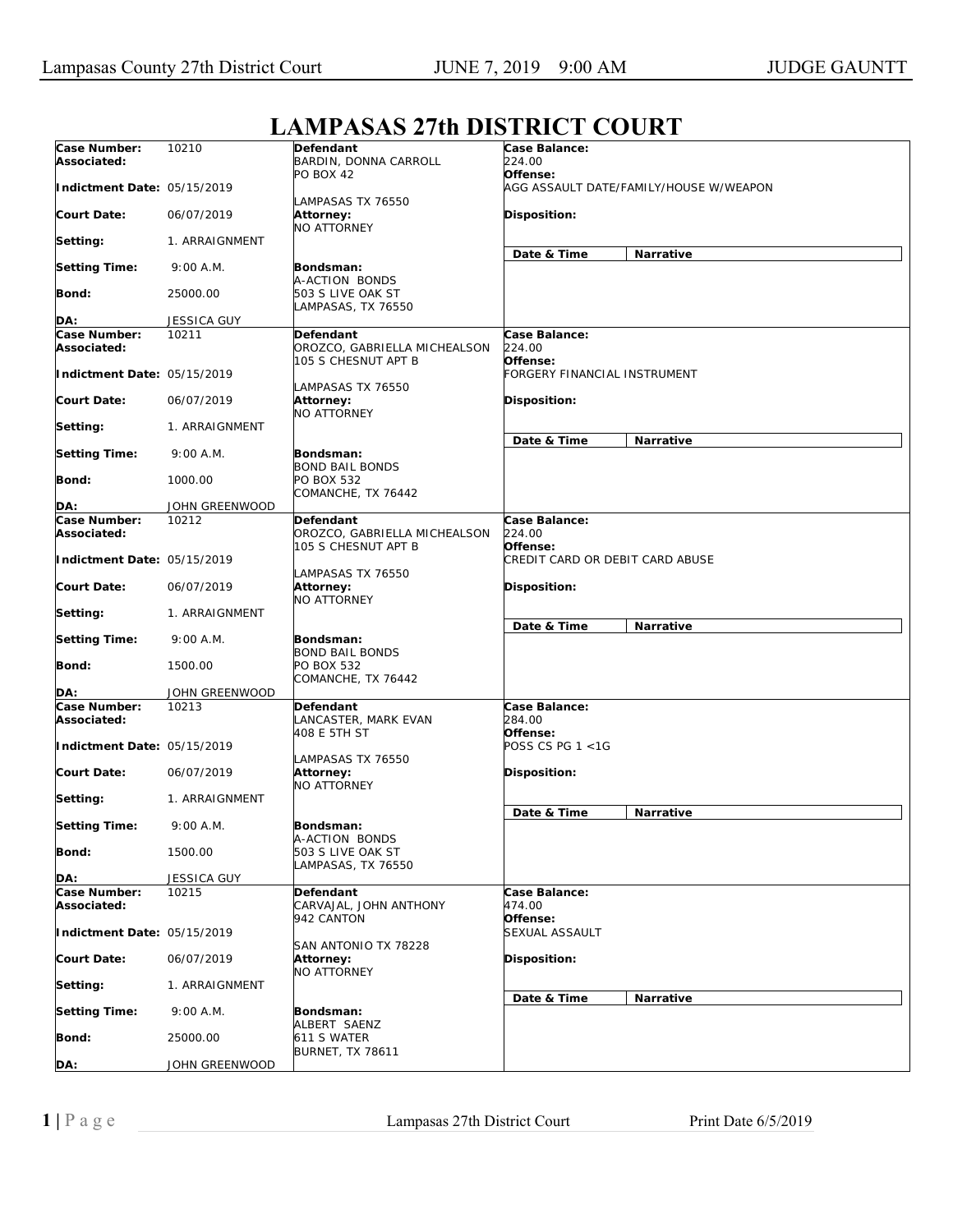| Case Number:<br>Associated: | 10217          | Defendant<br>HEILEMANN, TERESA MICHELLE               | Case Balance:<br>284.00             |                                                    |
|-----------------------------|----------------|-------------------------------------------------------|-------------------------------------|----------------------------------------------------|
| Indictment Date: 05/15/2019 |                | 506 S MAIN ST<br>LAMPASAS TX 76550                    | Offense:<br>POSS CS PG 1 <1G        |                                                    |
| Court Date:                 | 06/07/2019     | Attorney:<br>NO ATTORNEY                              | <b>Disposition:</b>                 |                                                    |
| Setting:                    | 1. ARRAIGNMENT |                                                       | Date & Time                         | Narrative                                          |
| <b>Setting Time:</b>        | 9:00 A.M.      | Bondsman:<br>JIM TIMMONS                              |                                     |                                                    |
| Bond:                       | 2000.00        | 1508 W. COMMERCE<br>SAN SABA, TX 76877                |                                     |                                                    |
| DA:                         | JESSICA GUY    |                                                       |                                     |                                                    |
| Case Number:                | 10218          | Defendant                                             | Case Balance:                       |                                                    |
| Associated:                 |                | OLIVER, MELISSA ANN<br>120 PR 3120                    | 224.00<br>Offense:                  |                                                    |
| Indictment Date: 05/15/2019 |                | LAMPASAS TX 76550                                     |                                     | MISAPP FIDUC/FINAN PROP >=\$2,500<\$30K - EDLDERLY |
| Court Date:                 | 06/07/2019     | Attorney:<br>NO ATTORNEY                              | <b>Disposition:</b>                 |                                                    |
| Setting:                    | 1. ARRAIGNMENT |                                                       | Date & Time                         | Narrative                                          |
| <b>Setting Time:</b>        | 9:00 A.M.      | Bondsman:<br>A-ACTION BONDS                           |                                     |                                                    |
| Bond:                       | 2500.00        | 503 S LIVE OAK ST<br>LAMPASAS, TX 76550               |                                     |                                                    |
| DA:                         | JOHN GREENWOOD |                                                       |                                     |                                                    |
| Case Number:                | 10219          | Defendant                                             | Case Balance:                       |                                                    |
| Associated:                 |                | MARTINEZ, KEVIN AUSTIN                                | 284.00                              |                                                    |
| Indictment Date: 05/15/2019 |                | 302 - A N. RIDGE ST                                   | Offense:<br>POSS CS PG 1 <1G        |                                                    |
| Court Date:                 | 06/07/2019     | LAMPASAS TX 76550<br>Attorney:<br><b>NO ATTORNEY</b>  | <b>Disposition:</b>                 |                                                    |
| Setting:                    | 1. ARRAIGNMENT |                                                       | Date & Time                         | Narrative                                          |
| Setting Time:               | 9:00 A.M.      | <b>Bondsman:</b><br><b>BOND BAIL BONDS</b>            |                                     |                                                    |
| Bond:                       | 1500.00        | PO BOX 532<br>COMANCHE, TX 76442                      |                                     |                                                    |
| DA:                         | JOHN GREENWOOD |                                                       |                                     |                                                    |
| Case Number:<br>Associated: | 10221          | Defendant<br>BEABOUT, RAYMOND DARRELL<br>3516 FM 2808 | Case Balance:<br>284.00<br>Offense: |                                                    |
| Indictment Date: 05/15/2019 |                |                                                       | POSS CS PG 1 <1G                    |                                                    |
| Court Date:                 | 06/07/2019     | KEMPNER TX 76539<br>Attorney:<br>NO ATTORNEY          | Disposition:                        |                                                    |
| Setting:                    | 1. ARRAIGNMENT |                                                       | Date & Time                         | <b>Narrative</b>                                   |
| <b>Setting Time:</b>        | 9:00 A.M.      | Bondsman:<br><b>JIM TIMMONS</b>                       |                                     |                                                    |
| Bond:                       | 5000.00        | 1508 W. COMMERCE<br>SAN SABA, TX 76877                |                                     |                                                    |
| DA:                         | JOHN GREENWOOD |                                                       |                                     |                                                    |
| Case Number:<br>Associated: | 10223          | Defendant<br>HAMMACK, CLIFFORD DOYLE                  | Case Balance:<br>284.00             |                                                    |
| Indictment Date: 05/15/2019 |                | 18 WARRIOR HILLTOP LAKES TX<br>77871                  | Offense:<br>POSS CS PG 1 <1G        |                                                    |
| <b>Court Date:</b>          | 06/07/2019     | NORMANGEE TX 77871<br>Attorney:                       | Disposition:                        |                                                    |
| Setting:                    | 1. ARRAIGNMENT | <b>NO ATTORNEY</b>                                    |                                     |                                                    |
| <b>Setting Time:</b>        | 9:00 A.M.      |                                                       | Date & Time                         | Narrative                                          |
| <b>Bond:</b>                | 1500.00        | Bondsman:<br><b>BOND BAIL BONDS</b>                   |                                     |                                                    |
| DA:                         | JOHN GREENWOOD | PO BOX 532<br>COMANCHE, TX 76442                      |                                     |                                                    |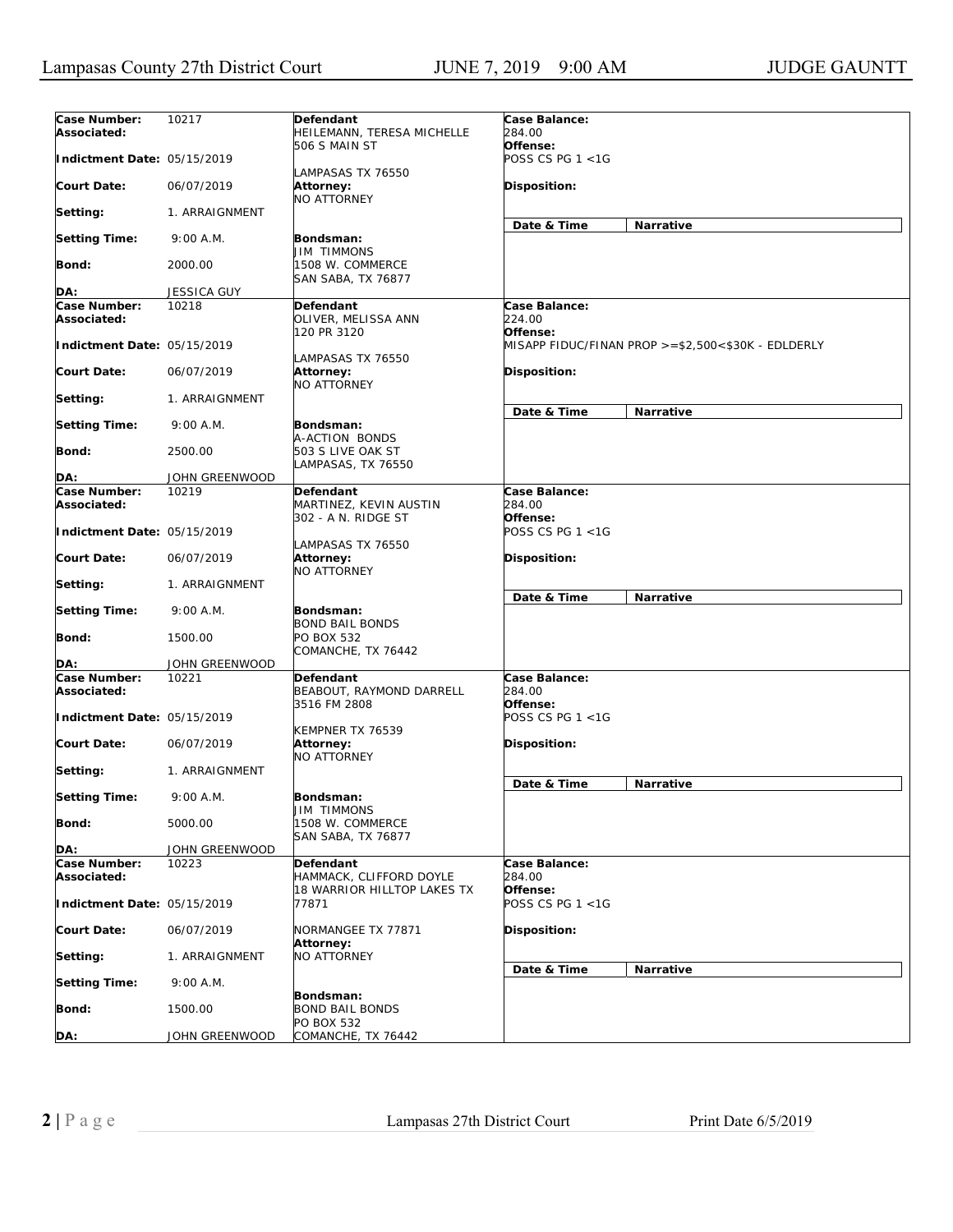| Case Number:<br>Associated: | 10224              | Defendant<br>HUGHES, MARCUS DEANGELO                 | Case Balance:<br>384.00             |                                                |
|-----------------------------|--------------------|------------------------------------------------------|-------------------------------------|------------------------------------------------|
| Indictment Date: 05/15/2019 |                    | 517 BLAKE ST<br>KILLEEN TX 76541                     | Offense:                            | DRIVING WHILE INTOXICATED W/CHILD UNDER 15 YOA |
| <b>Court Date:</b>          | 06/07/2019         | Attorney:<br><b>NO ATTORNEY</b>                      | Disposition:                        |                                                |
| Setting:                    | 1. ARRAIGNMENT     |                                                      | Date & Time                         | Narrative                                      |
| <b>Setting Time:</b>        | 9:00 A.M.          | Bondsman:<br><b>BOND BAIL BONDS</b>                  |                                     |                                                |
| Bond:                       | 2000.00            | PO BOX 532<br>COMANCHE, TX 76442                     |                                     |                                                |
| DA:                         | <b>JESSICA GUY</b> |                                                      |                                     |                                                |
| Case Number:                | 10180              | Defendant                                            | Case Balance:                       |                                                |
| Associated:                 |                    | ROBINSON, MICHAEL CLAYTON<br>2197 AUDRA LANE         | 224.00<br>Offense:                  |                                                |
| Indictment Date: 03/13/2019 |                    | BELTON TX 76513                                      | UNAUTH USE OF VEHICLE               |                                                |
| Court Date:                 | 06/07/2019         | Attorney:<br><b>BILL PRICE</b>                       | <b>Disposition:</b>                 |                                                |
| Setting:                    | 1. ARRAIGNMENT     | 408 SOUTH LIVE OAK<br>LAMPASAS, TX 76550             | Date & Time                         | Narrative                                      |
| <b>Setting Time:</b>        | 9:00 A.M.          | Bondsman:<br>IN JAIL                                 |                                     |                                                |
| <b>Bond:</b>                | 0.00               |                                                      |                                     |                                                |
| DA:                         | JOHN GREENWOOD     |                                                      |                                     |                                                |
| Case Number:                | 10216              | Defendant                                            | Case Balance:                       |                                                |
| Associated:                 |                    | MEZGER, JOHN LYNN                                    | 284.00                              |                                                |
| Indictment Date: 05/15/2019 |                    | 1410 E AVE H                                         | Offense:<br>POSS CS PG1 <1G DFZ IAT |                                                |
| <b>Court Date:</b>          | 06/07/2019         | Attorney:<br><b>BILL PRICE</b>                       | <b>Disposition:</b>                 |                                                |
| Setting:                    | 2. PRE TRIAL       | 408 SOUTH LIVE OAK<br>LAMPASAS, TX 76550             | Date & Time                         | Narrative                                      |
| <b>Setting Time:</b>        | 9:00 A.M.          | Bondsman:<br>IN JAIL                                 |                                     |                                                |
| Bond:                       | 0.00               |                                                      |                                     |                                                |
| DA:                         | JOHN GREENWOOD     |                                                      |                                     |                                                |
| Case Number:<br>Associated: | 10086              | Defendant<br>HAMILTON, STORM ZACHARY<br>404 W 5TH ST | Case Balance:<br>474.00<br>Offense: |                                                |
| Indictment Date: 09/07/2018 |                    | LAMPASAS TX 76550                                    | <b>BURGLARY OF BUILDING</b>         |                                                |
| <b>Court Date:</b>          | 06/07/2019         | Attorney:<br><b>EDDIE SHELL</b>                      | <b>Disposition:</b>                 |                                                |
| Setting:                    | 2. PRE TRIAL       | 6000 N HWY 281<br>MARBLE FALLS, TX 78654             | Date & Time                         | Narrative                                      |
| <b>Setting Time:</b>        | 9:00 A.M.          | Bondsman:<br>PR BOND                                 |                                     |                                                |
| <b>Bond:</b>                | 0.00               |                                                      |                                     |                                                |
| DA:                         | JOHN GREENWOOD     |                                                      |                                     |                                                |
| Case Number:<br>Associated: | 10144              | Defendant<br><b>GLAZE, JAMES STANLEY</b>             | Case Balance:<br>224.00             |                                                |
| Indictment Date: 01/16/2019 |                    | 178 CR 4746                                          | Offense:                            | SEX OFFENDERS DUTY TO REGISTER LIFE/90 DAY     |
| <b>Court Date:</b>          | 06/07/2019         | KEMPNER TX 76539<br>Attorney:                        | Disposition:                        |                                                |
| Setting:                    | 2. PRE TRIAL       | EDDIE G. SHELL<br>6000 NORTH HIGHWAY 281             |                                     |                                                |
| <b>Setting Time:</b>        | 9:00 A.M.          | MARBLE FALLS, TX 78654<br><b>Bondsman:</b>           | Date & Time                         | Narrative                                      |
| <b>Bond:</b>                | 0.00               | PR BOND                                              |                                     |                                                |
| DA:                         | JESSICA GUY        |                                                      |                                     |                                                |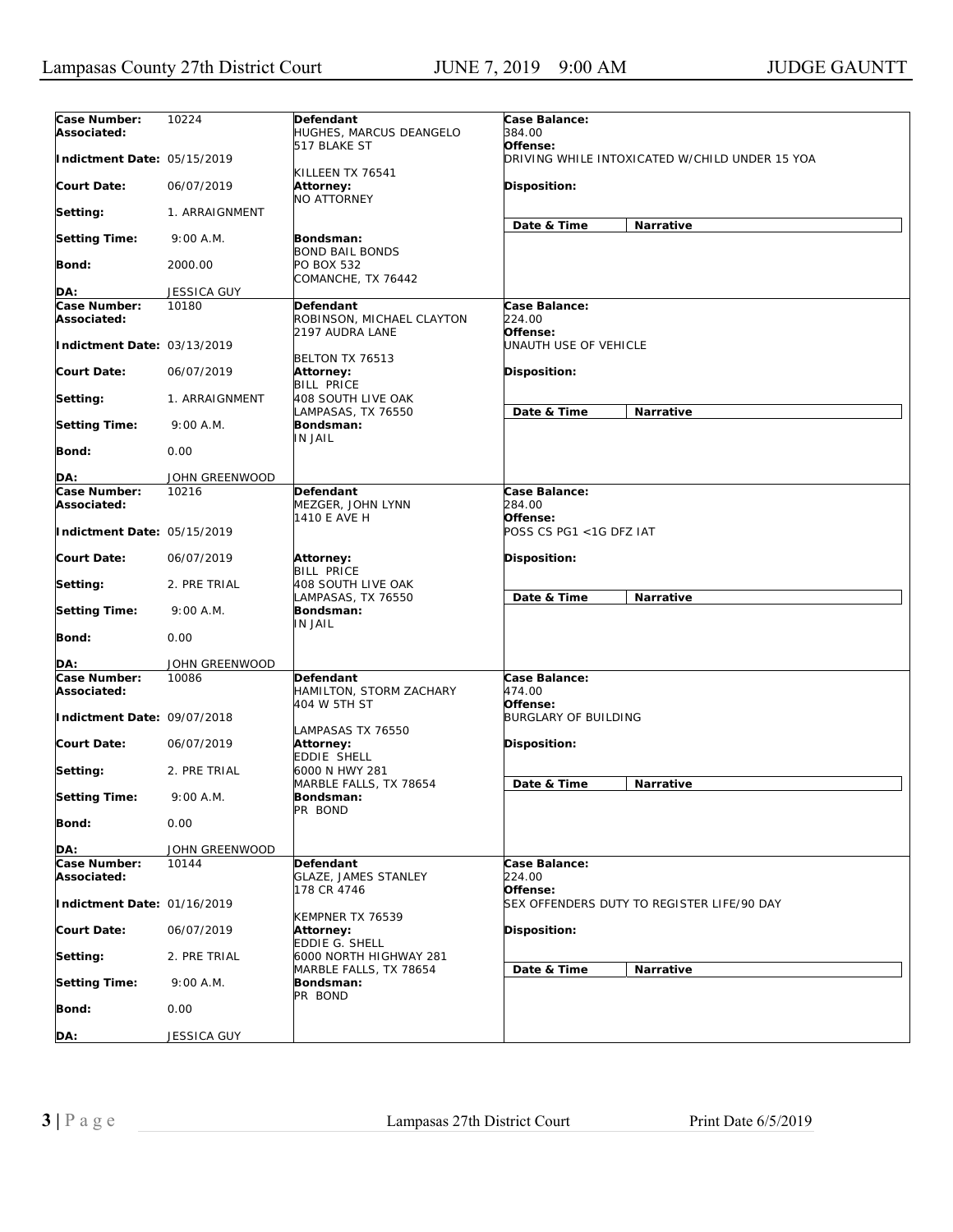| Case Number:<br>Associated: | 10199              | Defendant<br>LEWIS, SCOTT ANTHONY                         | Case Balance:<br>224.00                                  |
|-----------------------------|--------------------|-----------------------------------------------------------|----------------------------------------------------------|
| Indictment Date: 04/11/2019 |                    | 805 HOOVER                                                | Offense:<br>CONTINUOUS VIOLENCE AGAINST THE FAMILY       |
| Court Date:                 | 06/07/2019         | LAMPASAS TX 76550<br>Attorney:<br><b>BILL PRICE</b>       | <b>Disposition:</b>                                      |
| Setting:                    | 2. PRE TRIAL       | <b>408 SOUTH LIVE OAK</b><br>LAMPASAS, TX 76550           | Date & Time<br>Narrative                                 |
| <b>Setting Time:</b>        | 9:00 A.M.          | Bondsman:<br><b>BOND BAIL BONDS</b>                       |                                                          |
| Bond:                       | 12500.00           | PO BOX 532<br>COMANCHE, TX 76442                          |                                                          |
|                             |                    |                                                           |                                                          |
| DA:                         | JOHN GREENWOOD     |                                                           |                                                          |
| Case Number:<br>Associated: | 10166              | <b>Defendant</b><br>HERNANDEZ, NICK CORTEZ<br>904 E AVE I | Case Balance:<br>334.00<br>Offense:                      |
| Indictment Date: 02/13/2019 |                    | LAMPASAS, TEXAS 76550<br>LAMPASAS TX 76550                | EVADING ARREST DET W/VEH                                 |
| Court Date:                 | 06/07/2019         | <b>Attorney:</b><br>EDDIE G. SHELL                        | <b>Disposition:</b>                                      |
| Setting:                    | 2. PRE TRIAL       | 6000 NORTH HIGHWAY 281<br>MARBLE FALLS, TX 78654          | Date & Time<br>Narrative                                 |
| <b>Setting Time:</b>        | 9:00 A.M.          | Bondsman:<br><b>JIM TIMMONS</b>                           |                                                          |
| Bond:                       | 1000.00            | 1508 W. COMMERCE<br><b>SAN SABA, TX 76877</b>             |                                                          |
| DA:                         | <b>JESSICA GUY</b> |                                                           |                                                          |
| Case Number:                | 10191              | Defendant                                                 | Case Balance:                                            |
| Associated:                 |                    | SALAZAR, JESSE                                            | 284.00                                                   |
| Indictment Date: 04/10/2019 |                    | 702 W AVE C                                               | Offense:<br>PROH SUBSTANCE/ITEM IN CORRECTIONAL FACILITY |
| Court Date:                 | 06/07/2019         | LAMPASAS TX 76550<br>Attorney:<br>EDDIE G. SHELL          | <b>Disposition:</b>                                      |
| Setting:                    | 2. PRE TRIAL       | 6000 NORTH HIGHWAY 281<br>MARBLE FALLS, TX 78654          | Date & Time<br>Narrative                                 |
| <b>Setting Time:</b>        | 9:00 A.M.          | Bondsman:<br>A-ACTION BONDS                               |                                                          |
| Bond:                       | 3000.00            | 503 S LIVE OAK ST<br>LAMPASAS, TX 76550                   |                                                          |
| DA:                         | JESSICA GUY        |                                                           |                                                          |
| Case Number:<br>Associated: | 10192              | Defendant<br>KIRKHAM, BILLY JOE                           | Case Balance:<br>224.00                                  |
| Indictment Date: 04/10/2019 |                    | 105 S CHESNUT ST                                          | Offense:<br><b>STALKING</b>                              |
| <b>Court Date:</b>          | 06/07/2019         | LAMPASAS TX 76550<br><b>Attorney:</b><br>EDDIE G. SHELL   | <b>Disposition:</b>                                      |
| Setting:                    | 2. PRE TRIAL       | 6000 NORTH HIGHWAY 281                                    | Date & Time                                              |
| <b>Setting Time:</b>        | 9:00 A.M.          | MARBLE FALLS, TX 78654<br>Bondsman:<br>A-ACTION BONDS     | Narrative                                                |
| Bond:                       | 20000.00           | 503 S LIVE OAK ST<br>LAMPASAS, TX 76550                   |                                                          |
| DA:                         | JOHN GREENWOOD     |                                                           |                                                          |
| Case Number:<br>Associated: | 10193              | Defendant<br>MILNER, CRISTIN ANNE                         | Case Balance:<br>284.00                                  |
| Indictment Date: 04/10/2019 |                    | 212 LEGEND OAKS                                           | Offense:<br>POSS CS PG 1 <1G                             |
| <b>Court Date:</b>          | 06/07/2019         | <b>MOODY TX 76557</b><br><b>Attorney:</b><br>MATT GROVE   | Disposition:                                             |
| Setting:                    | 2. PRE TRIAL       | 407 W UNIVERSITY AVE NO. 5<br>GEORGETOWN, TX 78626        |                                                          |
| <b>Setting Time:</b>        | 9:00 A.M.          | Bondsman:<br>A-ACTION BONDS                               | Date & Time<br>Narrative                                 |
| Bond:                       | 2000.00            | 503 S LIVE OAK ST                                         |                                                          |
| DA:                         | JESSICA GUY        | LAMPASAS, TX 76550                                        |                                                          |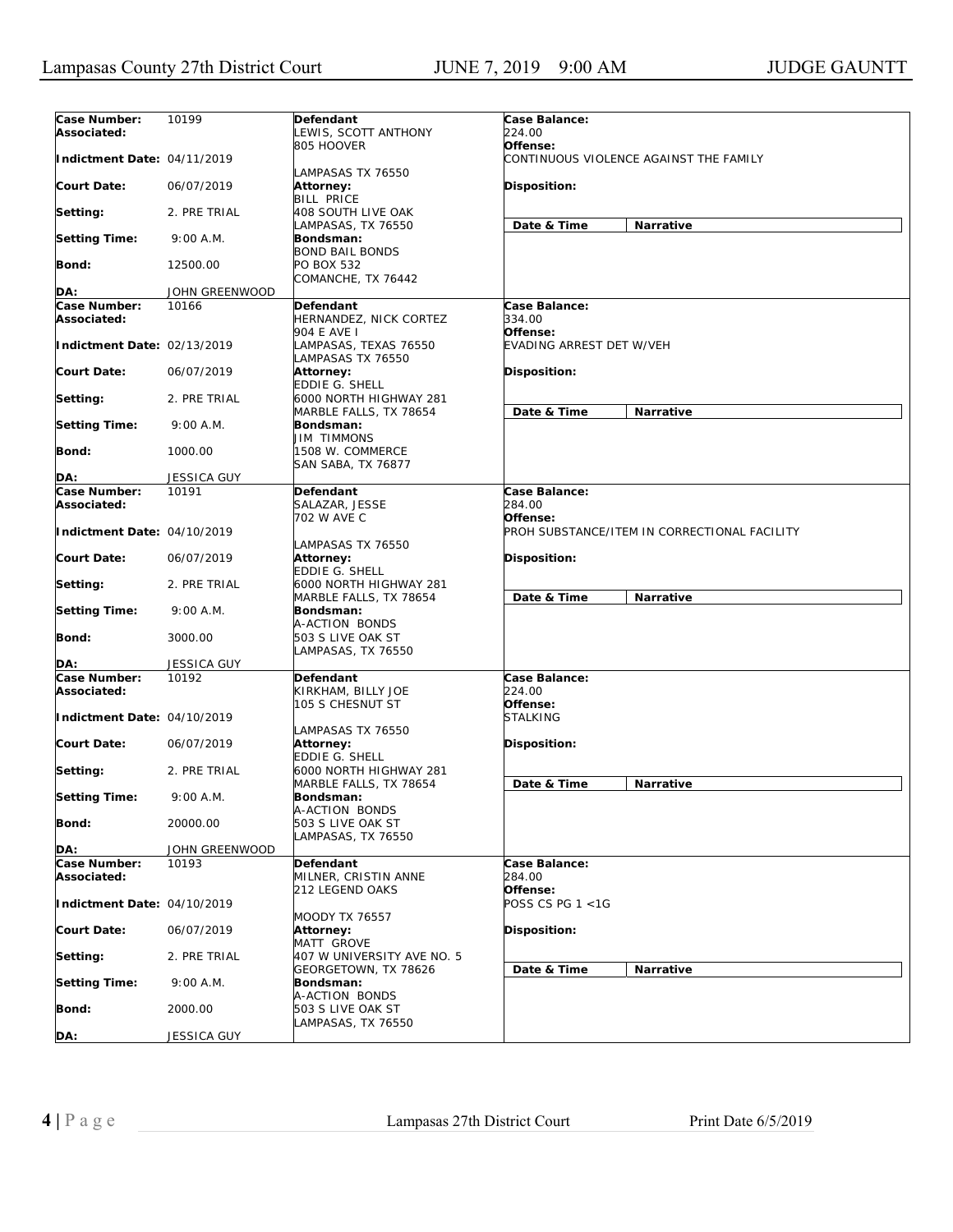| Case Number:                       | 10197          | Defendant                                                     | Case Balance:                             |                                        |
|------------------------------------|----------------|---------------------------------------------------------------|-------------------------------------------|----------------------------------------|
| Associated:                        |                | SALAZAR, BRENDA<br>1308 EAST AVE I                            | 284.00<br>Offense:                        |                                        |
| Indictment Date: 04/10/2019        |                | LAMPASAS TX 76550                                             | POSS CS PG1 <1G DFZ IAT                   |                                        |
| <b>Court Date:</b>                 | 06/07/2019     | Attorney:<br><b>KURT GLASS</b>                                | <b>Disposition:</b>                       |                                        |
| Setting:                           | 2. PRE TRIAL   | MAILING ADDRESS: 2608 N. MAIN<br>ST. SUITE B-135              | Date & Time                               | Narrative                              |
| <b>Setting Time:</b>               | 9:00 A.M.      | <b>BELTON, TX 76513</b><br>Bondsman:                          |                                           |                                        |
| Bond:                              | 1500.00        | JIM TIMMONS<br>1508 W. COMMERCE                               |                                           |                                        |
| DA:                                | JESSICA GUY    | SAN SABA, TX 76877                                            |                                           |                                        |
| Case Number:                       | 10205          | Defendant                                                     | Case Balance:                             |                                        |
| Associated:                        |                | SALAZAR, JESSE<br>702 W AVE C                                 | 284.00<br>Offense:                        |                                        |
| Indictment Date: 04/15/2019        |                | LAMPASAS TX 76550                                             | POSS CS PG 1 <1G                          |                                        |
| <b>Court Date:</b>                 | 06/07/2019     | Attorney:<br>EDDIE G. SHELL                                   | <b>Disposition:</b>                       |                                        |
| Setting:                           | 2. PRE TRIAL   | 6000 NORTH HIGHWAY 281<br>MARBLE FALLS, TX 78654              | Date & Time                               | Narrative                              |
| <b>Setting Time:</b>               | 9:00 A.M.      | Bondsman:<br>A-ACTION BONDS                                   |                                           |                                        |
| Bond:                              | 3000.00        | 503 S LIVE OAK ST<br>LAMPASAS, TX 76550                       |                                           |                                        |
| DA:                                | JESSICA GUY    |                                                               |                                           |                                        |
| Case Number:<br>Associated:        | 10157          | Defendant<br>KIRKHAM, BILLY JOE                               | Case Balance:<br>224.00                   |                                        |
| Indictment Date: 01/16/2019        |                | 105 S CHESNUT ST                                              | Offense:<br>BURGLARY OF BUILDING          |                                        |
| <b>Court Date:</b>                 | 06/07/2019     | Attorney:<br>EDDIE G. SHELL                                   | <b>Disposition:</b>                       |                                        |
| Setting:                           | 2. PRE TRIAL   | 6000 NORTH HIGHWAY 281<br>MARBLE FALLS, TX 78654              | Date & Time                               | Narrative                              |
| <b>Setting Time:</b>               | 9:00 A.M.      | Bondsman:<br>A-ACTION BONDS                                   |                                           |                                        |
| Bond:                              | 0.00           | 503 S LIVE OAK ST<br>LAMPASAS, TX 76550                       |                                           |                                        |
| DA:                                | JOHN GREENWOOD |                                                               |                                           |                                        |
| <b>Case Number:</b><br>Associated: | 10084          | Defendant<br>CARBAJAL, ABELARDO<br>8017 GESSNER DRIVE APT 118 | Case Balance:<br>224.00<br>Offense:       |                                        |
| Indictment Date: 08/15/2018        |                |                                                               |                                           | BAIL JUMPING AND FAIL TO APPEAR FELONY |
| <b>Court Date:</b>                 | 06/07/2019     | AUSTIN TX 78753<br><b>Attorney:</b><br><b>BILL PRICE</b>      | <b>Disposition:</b>                       |                                        |
| Setting:                           | 2. PRE TRIAL   | 408 SOUTH LIVE OAK<br>LAMPASAS, TX 76550                      | Date & Time                               | Narrative                              |
| <b>Setting Time:</b>               | 9:00 A.M.      | Bondsman:<br>IN JAIL                                          |                                           |                                        |
| Bond:                              | 0.00           |                                                               |                                           |                                        |
| DA:                                | JESSICA GUY    |                                                               |                                           |                                        |
| Case Number:<br>Associated:        | 9546           | Defendant<br>CARBAJAL, ABELARDO                               | Case Balance:<br>274.00                   |                                        |
| Indictment Date: 04/13/2016        |                | 8017 GESSNER DRIVE APT 118                                    | Offense:<br><b>BURGLARY OF HABITATION</b> |                                        |
| <b>Court Date:</b>                 | 06/07/2019     | AUSTIN TX 78753<br>Attorney:<br><b>BILL PRICE</b>             | Disposition:                              |                                        |
| Setting:                           | 2. PRE TRIAL   | <b>408 SOUTH LIVE OAK</b><br>LAMPASAS, TX 76550               | Date & Time                               | Narrative                              |
| <b>Setting Time:</b>               | 9:00 A.M.      | Bondsman:<br>IN JAIL                                          |                                           |                                        |
| <b>Bond:</b>                       | 0.00           |                                                               |                                           |                                        |
| DA:                                | JESSICA GUY    |                                                               |                                           |                                        |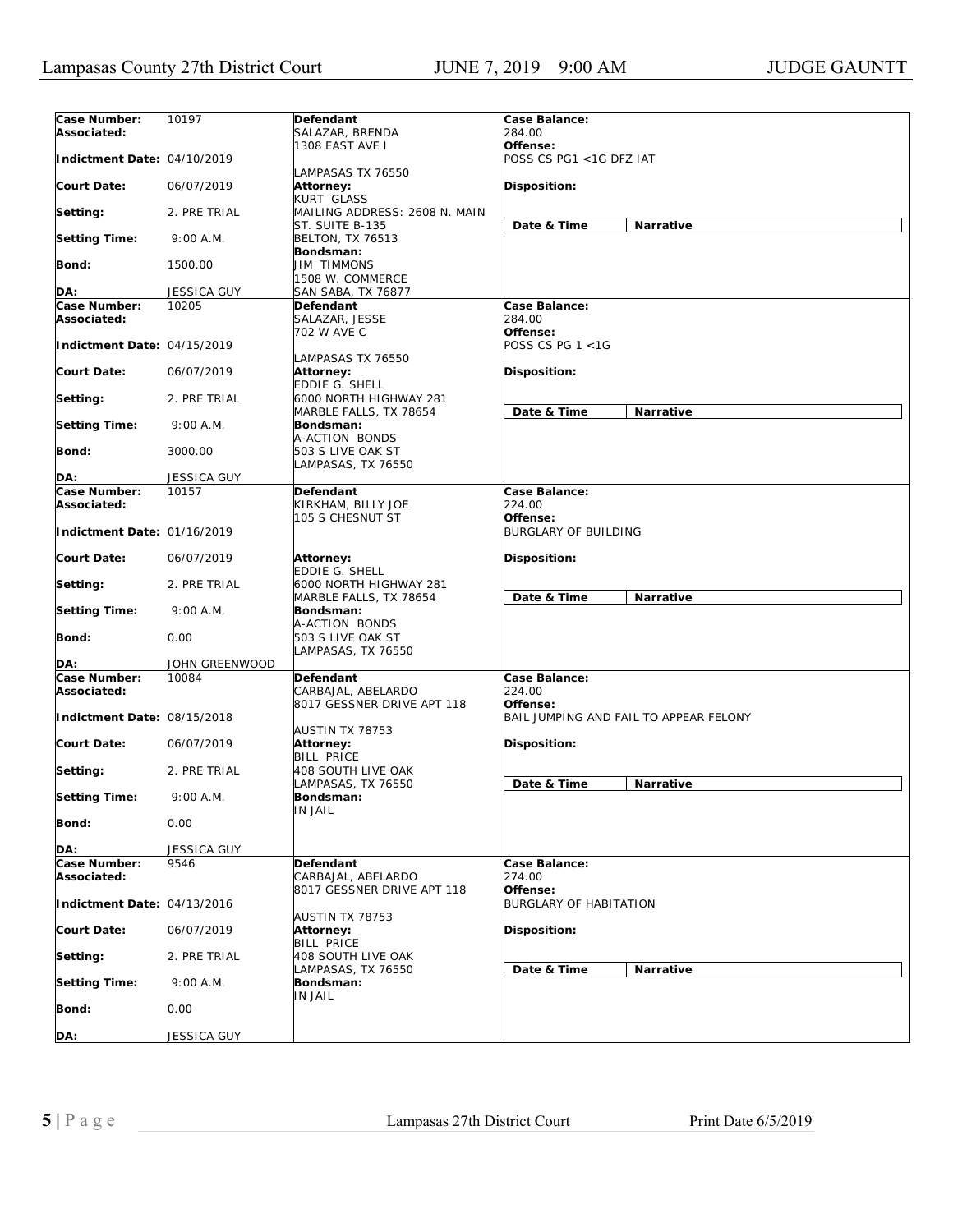| Case Number:<br>Associated: | 10173          | Defendant<br>EDWARDS, SEAN ANTHONY                               | Case Balance:<br>284.00             |                                                |
|-----------------------------|----------------|------------------------------------------------------------------|-------------------------------------|------------------------------------------------|
| Indictment Date: 03/13/2019 |                | 101 MEGGS ST APT D                                               | Offense:<br>POSS CS PG 1 <1G        |                                                |
| <b>Court Date:</b>          | 06/07/2019     | COPPERAS COVE TX 76522<br>Attorney:<br><b>EDDIE G. SHELL</b>     | Disposition:                        |                                                |
| Setting:                    | 2. PRE TRIAL   | 6000 NORTH HIGHWAY 281<br>MARBLE FALLS, TX 78654                 | Date & Time                         | Narrative                                      |
| <b>Setting Time:</b>        | 9:00 A.M.      | Bondsman:<br>A-ACTION BONDS                                      |                                     |                                                |
| Bond:                       | 3000.00        | 503 S LIVE OAK ST<br>LAMPASAS, TX 76550                          |                                     |                                                |
|                             |                |                                                                  |                                     |                                                |
| DA:                         | JOHN GREENWOOD |                                                                  |                                     |                                                |
| Case Number:<br>Associated: | 10183          | <b>Defendant</b><br>RAINWATER, KOAL WAYNE<br>609 N. RIDGE STREET | Case Balance:<br>224.00<br>Offense: |                                                |
| Indictment Date: 04/10/2019 |                | LAMPASAS TX 76550                                                |                                     | TAMPER/FABRICATE PHYS EVID W/INTENT TO IMPAIR  |
| Court Date:                 | 06/07/2019     | Attorney:<br>EDDIE G. SHELL                                      | Disposition:                        |                                                |
| Setting:                    | 3. PLEA        | 6000 NORTH HIGHWAY 281<br>MARBLE FALLS, TX 78654                 | Date & Time                         | Narrative                                      |
| <b>Setting Time:</b>        | 9:00 A.M.      | Bondsman:<br>EDDIE SHELL                                         |                                     |                                                |
| Bond:                       | 5000.00        | 6000 N HWY 281<br>GRANITE SHOALS, TX 78654                       |                                     |                                                |
| DA:                         | JOHN GREENWOOD |                                                                  |                                     |                                                |
| Case Number:                | 10129          | <b>Defendant</b>                                                 | Case Balance:                       |                                                |
| Associated:                 |                | WESTBROOK, MICHAEL WAYNE                                         | 284.00                              |                                                |
| Indictment Date: 11/14/2018 |                | PO BOX 149                                                       | Offense:<br>POSS CS PG 1 <1G        |                                                |
| Court Date:                 | 06/07/2019     | <b>ALEDO TX 76008</b><br>Attorney:<br>ZACHARY J. MORRIS          | Disposition:                        |                                                |
| Setting:                    | 3. PLEA        | 412 S. LIVEOAK STREET<br>LAMPASAS, TX 76550                      | Date & Time                         | Narrative                                      |
| <b>Setting Time:</b>        | 9:00 A.M.      | Bondsman:<br>A-ACTION BONDS                                      |                                     |                                                |
| <b>Bond:</b>                | 3000.00        | 503 S LIVE OAK ST<br>LAMPASAS, TX 76550                          |                                     |                                                |
| DA:                         | JOHN GREENWOOD |                                                                  |                                     |                                                |
| Case Number:<br>Associated: | 10128          | Defendant<br>ERICKSON, MICHAEL BLAIR                             | Case Balance:<br>284.00             |                                                |
| Indictment Date: 11/14/2018 |                | 804 MINUTEMAN DR                                                 | Offense:<br>POSS CS PG $1 < 1G$     |                                                |
| <b>Court Date:</b>          | 06/07/2019     | FORT WORTH TX 76131<br>Attorney:                                 | Disposition:                        |                                                |
| Setting:                    | 3. PLEA        | ZACHARY J. MORRIS<br>412 S. LIVEOAK STREET                       |                                     |                                                |
| <b>Setting Time:</b>        | 9:00 A.M.      | LAMPASAS, TX 76550<br>Bondsman:                                  | Date & Time                         | Narrative                                      |
| Bond:                       | 3000.00        | A-ACTION BONDS<br>503 S LIVE OAK ST<br>LAMPASAS, TX 76550        |                                     |                                                |
| DA:                         | JOHN GREENWOOD |                                                                  |                                     |                                                |
| Case Number:<br>Associated: | 9541           | Defendant<br>RAINWATER, KOAL WAYNE                               | Case Balance:<br>439.00             |                                                |
| Indictment Date: 04/13/2016 |                | 609 N. RIDGE STREET                                              | Offense:                            | DRIVING WHILE INTOXICATED W/CHILD UNDER 15 YOA |
|                             |                | LAMPASAS TX 76550                                                |                                     |                                                |
| <b>Court Date:</b>          | 06/07/2019     | Attorney:<br><b>EDDIE G. SHELL</b>                               | Disposition:                        |                                                |
| Setting:                    | 3. PLEA        | 6000 NORTH HIGHWAY 281<br>MARBLE FALLS, TX 78654                 | Date & Time                         | Narrative                                      |
| <b>Setting Time:</b>        | 9:00 A.M.      | Bondsman:<br>EDDIE SHELL                                         |                                     |                                                |
| <b>Bond:</b>                | 3000.00        | 6000 N HWY 281<br>GRANITE SHOALS, TX 78654                       |                                     |                                                |
| DA:                         | JOHN GREENWOOD |                                                                  |                                     |                                                |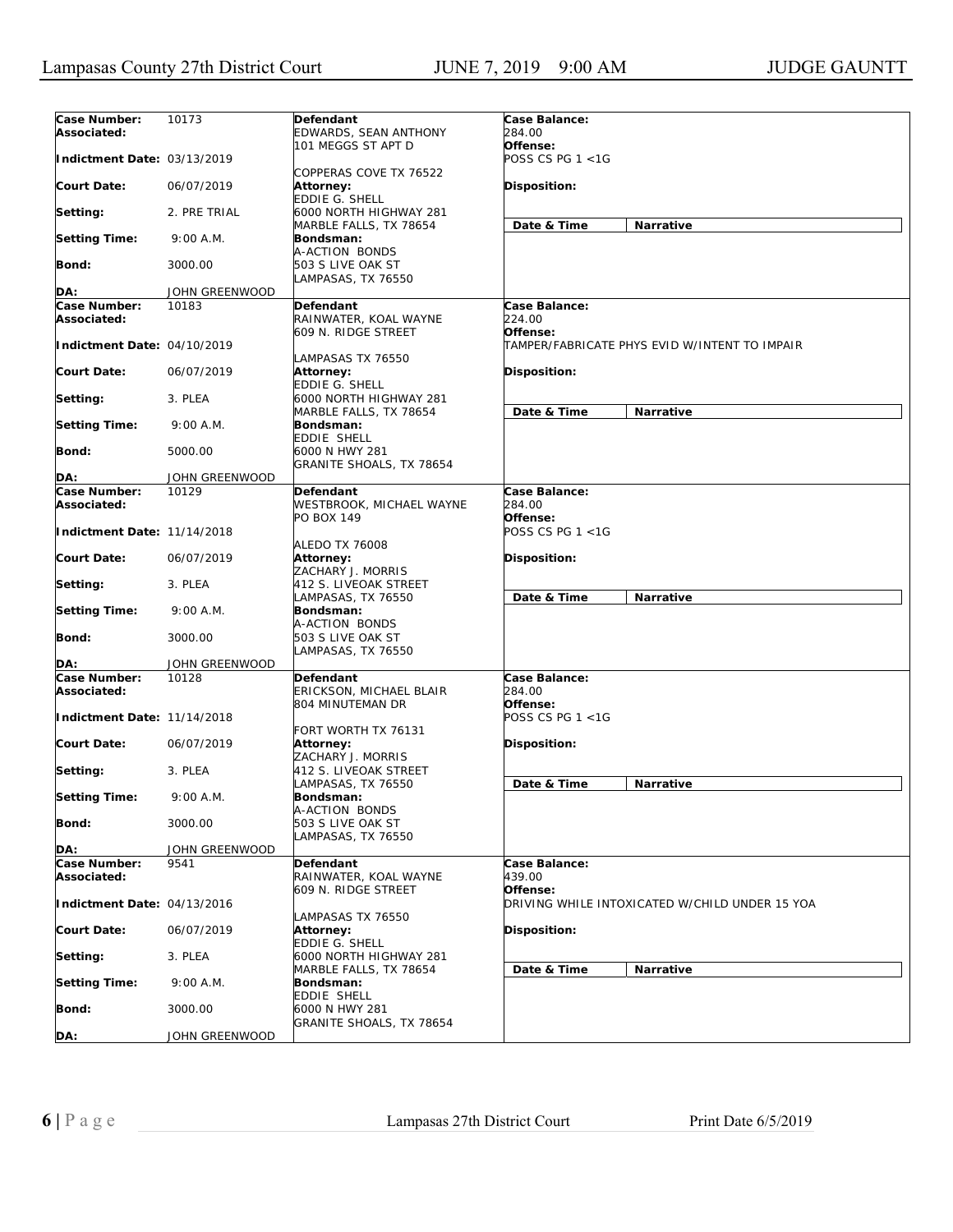| Case Number:<br>Associated: | 10147                       | Defendant<br>JOHNSON, SHANE EDWARD                     | Case Balance:<br>224.00                       |                                               |
|-----------------------------|-----------------------------|--------------------------------------------------------|-----------------------------------------------|-----------------------------------------------|
|                             |                             | 104 N WALNUT ST                                        | Offense:                                      |                                               |
| Indictment Date: 01/16/2019 |                             | LAMPASAS TX 76550                                      |                                               | ASSAULT FAM/HOUSE MEM IMPEDE BREATH/CIRCULAT  |
| <b>Court Date:</b>          | 06/07/2019                  | Attorney:<br><b>EDDIE G. SHELL</b>                     | <b>Disposition:</b>                           |                                               |
| Setting:                    | 3. PLEA                     | 6000 NORTH HIGHWAY 281                                 | Date & Time                                   |                                               |
| <b>Setting Time:</b>        | 9:00 A.M.                   | MARBLE FALLS, TX 78654<br>Bondsman:                    |                                               | Narrative                                     |
| Bond:                       | 2500.00                     | A-ACTION BONDS<br>503 S LIVE OAK ST                    |                                               |                                               |
| DA:                         | <b>JESSICA GUY</b>          | LAMPASAS, TX 76550                                     |                                               |                                               |
| Case Number:                | 9131                        | Defendant                                              | Case Balance:                                 |                                               |
| Associated:                 |                             | WIELAND, JENNIFER DAWN<br>702 WEST 6TH STREET          | 345.00<br>Offense:                            |                                               |
| Indictment Date: 12/11/2013 |                             | LAMPASAS TX 76550                                      | $MAN/DEL CS PG 1 > = 4G < 200G$               |                                               |
| Court Date:                 | 06/07/2019                  | Attorney:<br>EDDIE G. SHELL                            | <b>Disposition:</b>                           |                                               |
| Setting:                    | 4. OPEN PLEA                | 6000 NORTH HIGHWAY 281                                 | Date & Time                                   |                                               |
| <b>Setting Time:</b>        | 9:00 A.M.                   | MARBLE FALLS, TX 78654<br>Bondsman:                    |                                               | Narrative                                     |
| Bond:                       | 3500.00                     | ACE BAIL BONDS<br>7850 CR 252<br>BERTRAM, TX 78605     |                                               |                                               |
| DA:                         | JOHN GREENWOOD              |                                                        |                                               |                                               |
| Case Number:                | 9461                        | Defendant                                              | Case Balance:                                 |                                               |
| Associated:                 |                             | LEWIS, SCOTT ANTHONY                                   | 279.00                                        |                                               |
| Indictment Date: 11/25/2015 |                             | 805 HOOVER                                             | Offense:<br><b>ARSON</b>                      |                                               |
| <b>Court Date:</b>          | 06/07/2019                  | <b>Attorney:</b><br><b>BILL PRICE</b>                  | <b>Disposition:</b>                           |                                               |
| Setting:                    | 4. OPEN PLEA                | 408 SOUTH LIVE OAK<br>LAMPASAS, TX 76550               | Date & Time                                   | Narrative                                     |
| <b>Setting Time:</b>        | 9:00 A.M.                   | Bondsman:<br>EDDIE SHELL                               |                                               |                                               |
| Bond:                       | 0.00                        | 6000 N HWY 281<br>GRANITE SHOALS, TX 78654             |                                               |                                               |
| DA:                         | JOHN GREENWOOD              |                                                        |                                               |                                               |
| Case Number:<br>Associated: | 10131                       | Defendant<br>ALLEN, MARANDA ELINOR<br>608 CR 4756      | Case Balance:<br>224.00<br>Offense:           |                                               |
| Indictment Date: 12/12/2018 |                             |                                                        |                                               | INJURY CHILD/ELDERLY/DISABLE W/INT BODILY INJ |
| Court Date:                 | 06/07/2019                  | KEMPNER TX 76539<br>Attorney:<br><b>EDDIE G. SHELL</b> | Disposition:                                  |                                               |
| Setting:                    | 6. JURY                     | 6000 NORTH HIGHWAY 281                                 |                                               |                                               |
| <b>Setting Time:</b>        | ANNOUNCEMENT<br>$9:00$ A.M. | MARBLE FALLS, TX 78654<br>Bondsman:                    | Date & Time                                   | Narrative                                     |
| Bond:                       | 3000.00                     | PR BOND                                                |                                               |                                               |
| DA:                         | JOHN GREENWOOD              |                                                        |                                               |                                               |
| Case Number:<br>Associated: | 8866                        | Defendant<br>TREVINO, ROBERT LUTHER                    | Case Balance:<br>215.00                       |                                               |
| Indictment Date: 06/13/2012 |                             |                                                        | Offense:<br>MISAPP TRUST FUND >=\$500 DEFRAUD |                                               |
| Court Date:                 | 06/07/2019                  | Attorney:<br>Walter M Reaves                           | Disposition:                                  |                                               |
| Setting:                    | 6. JURY                     | 504 Austin Ave                                         |                                               |                                               |
| <b>Setting Time:</b>        | ANNOUNCEMENT<br>9:00 A.M.   | WACO, TX 76701<br>Bondsman:                            | Date & Time                                   | Narrative                                     |
| <b>Bond:</b>                | 0.00                        |                                                        |                                               |                                               |
| DA:                         | JOHN GREENWOOD              |                                                        |                                               |                                               |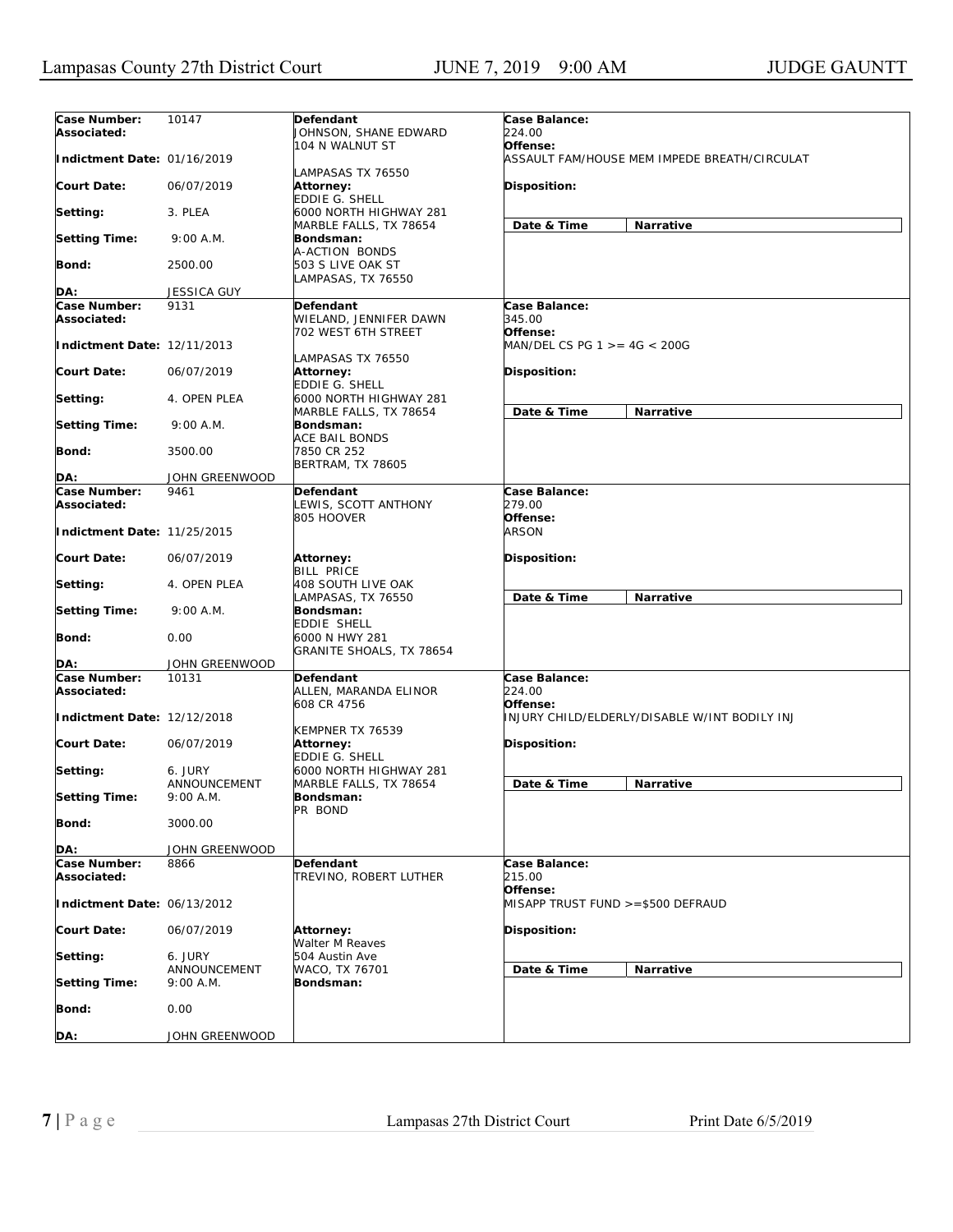| Case Number:<br>Associated: | 10162                       | Defendant<br>KAMMINGA, EMILIO DAVID                    | Case Balance:<br>224.00                    |
|-----------------------------|-----------------------------|--------------------------------------------------------|--------------------------------------------|
| Indictment Date: 02/13/2019 |                             | 103 WHITEWING CIRCLE #A                                | Offense:<br>UNAUTH USE OF VEHICLE          |
| <b>Court Date:</b>          | 06/07/2019                  | COPPERAS COVE TX 76522<br>Attorney:<br>RICHARD HAMMETT | Disposition:                               |
| Setting:                    | 6. JURY                     | PO BOX 1787                                            |                                            |
| <b>Setting Time:</b>        | ANNOUNCEMENT                | LAMPASAS, TX 76550<br>Bondsman:                        | Date & Time<br>Narrative                   |
| Bond:                       | 9:00 A.M.                   | AABEST BAIL BONDS ALBERT SAENZ<br><b>612 E LEON</b>    |                                            |
| DA:                         | 5000.00                     | GATESVILLE, TX 76528                                   |                                            |
|                             | JESSICA GUY                 |                                                        |                                            |
| Case Number:                | 10198                       | Defendant                                              | Case Balance:                              |
| Associated:                 |                             | MEIER, DUSTIN ARTHUR<br>HOMELESS                       | 224.00<br>Offense:                         |
| Indictment Date: 04/10/2019 |                             | LAMPASAS TX 76550                                      | ASSAULT CAUSES BODILY INJURY FAMILY MEMBER |
| <b>Court Date:</b>          | 06/07/2019                  | Attorney:<br>RICHARD HAMMETT                           | Disposition:                               |
| Setting:                    | 6. JURY                     | PO BOX 1787                                            |                                            |
| <b>Setting Time:</b>        | ANNOUNCEMENT<br>9:00 A.M.   | LAMPASAS, TX 76550<br>Bondsman:                        | Date & Time<br>Narrative                   |
| Bond:                       | 0.00                        | IN JAIL                                                |                                            |
| DA:                         | JESSICA GUY                 |                                                        |                                            |
| Case Number:<br>Associated: | 10074                       | <b>Defendant</b><br>BRUNS, BILLY RALPH                 | Case Balance:<br>224.00                    |
| Indictment Date: 08/15/2018 |                             | 1308 CENTRAL TEXAS EXPY<br>LAMPASAS TX 76550           | Offense:<br>ASSAULT PUBLIC SERVANT         |
| <b>Court Date:</b>          | 06/07/2019                  | Attorney:<br>ZACHARY J. MORRIS                         | Disposition:                               |
| Setting:                    | 6. JURY<br>ANNOUNCEMENT     | 412 S. LIVEOAK STREET<br>LAMPASAS, TX 76550            | Date & Time<br>Narrative                   |
| <b>Setting Time:</b>        | 9:00 A.M.                   | Bondsman:<br>IN JAIL                                   |                                            |
| Bond:                       | 5000.00                     |                                                        |                                            |
| DA:                         | JOHN GREENWOOD              |                                                        |                                            |
| Case Number:                | 10017                       | <b>Defendant</b>                                       | Case Balance:                              |
| Associated:                 |                             | BRUNS, BILLY RALPH<br>1308 CENTRAL TEXAS EXPY          | 334.00<br>Offense:                         |
| Indictment Date: 04/11/2018 |                             | LAMPASAS TX 76550                                      | POSS CS PG 1 <1G                           |
| <b>Court Date:</b>          | 06/07/2019                  | Attorney:<br>ZACHARY J. MORRIS                         | Disposition:                               |
| Setting:                    | 6. JURY<br>ANNOUNCEMENT     | 412 S. LIVEOAK STREET<br>LAMPASAS, TX 76550            | Date & Time<br>Narrative                   |
| <b>Setting Time:</b>        | 9:00 A.M.                   | Bondsman:<br>IN JAIL                                   |                                            |
| Bond:                       | 2500.00                     |                                                        |                                            |
| DA:                         | JOHN GREENWOOD              |                                                        |                                            |
| Case Number:<br>Associated: | 9891                        | <b>Defendant</b><br>GARRETT, KIMBERLY GRAYCE           | Case Balance:<br>414.00                    |
| Indictment Date: 10/18/2017 |                             | 11952 SUNHILLOW BEND                                   | Offense:<br>POSS CS PG 1 <1G               |
| <b>Court Date:</b>          | 06/07/2019                  | AUSTIN TX 78758<br>Attorney:                           | Disposition:                               |
| Setting:                    | ADJUDICATION                | <b>BILL PRICE</b><br>408 SOUTH LIVE OAK                |                                            |
| <b>Setting Time:</b>        | <b>HEARING</b><br>9:00 A.M. | LAMPASAS, TX 76550<br>Bondsman:                        | Date & Time<br>Narrative                   |
| Bond:                       | 5000.00                     | IN JAIL                                                |                                            |
| DA:                         | JESSICA GUY                 |                                                        |                                            |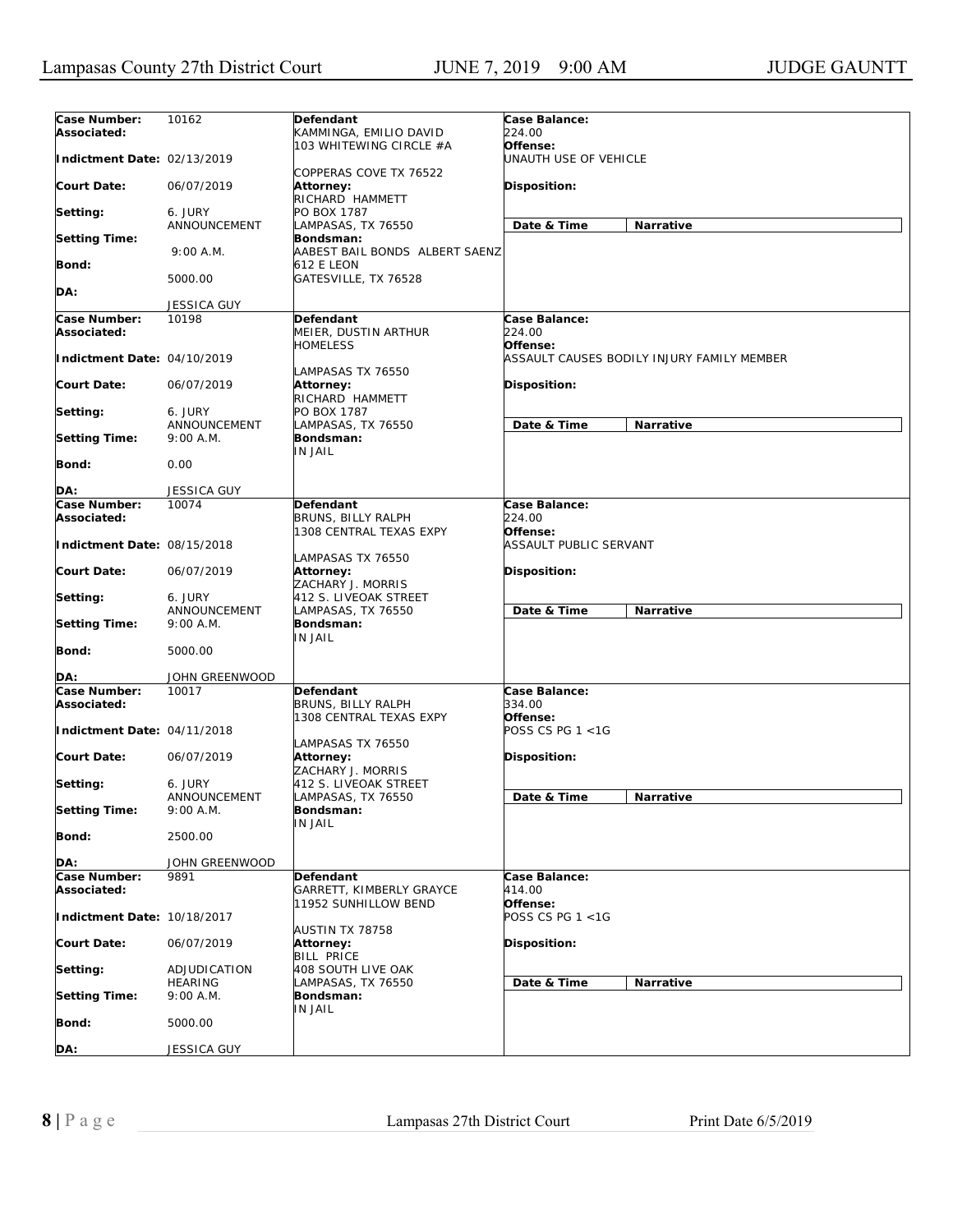| Case Number:<br>Associated: | 9934                      | Defendant<br>FRIEDLANDER, JONATHAN MICHAEL       | Case Balance:<br>284.00                                  |
|-----------------------------|---------------------------|--------------------------------------------------|----------------------------------------------------------|
| Indictment Date: 11/15/2017 |                           | 603 E. AVE G<br>LAMPASAS TX 76550                | Offense:<br>POSS CS PG $1 > = 1G < 4G$                   |
| <b>Court Date:</b>          | 06/07/2019                | <b>Attorney:</b><br>EDDIE G. SHELL               | <b>Disposition:</b>                                      |
| Setting:                    | ADJUDICATION              | 6000 NORTH HIGHWAY 281                           |                                                          |
|                             | <b>HEARING</b>            | MARBLE FALLS, TX 78654                           | Date & Time<br>Narrative                                 |
| <b>Setting Time:</b>        | 9:00 A.M.                 | <b>Bondsman:</b><br>ACE BAIL BONDS               |                                                          |
| Bond:                       | 5000.00                   | 7850 CR 252<br><b>BERTRAM, TX 78605</b>          |                                                          |
| DA:                         | JOHN GREENWOOD            |                                                  |                                                          |
| Case Number:                | 9935                      | Defendant                                        | Case Balance:                                            |
| Associated:                 |                           | FRIEDLANDER, JONATHAN MICHAEL<br>603 E. AVE G    | 284.00<br>Offense:                                       |
| Indictment Date: 11/15/2017 |                           | LAMPASAS TX 76550                                | POSS CS PG $1 > = 1G < 4G$                               |
| <b>Court Date:</b>          | 06/07/2019                | Attorney:<br>EDDIE G. SHELL                      | <b>Disposition:</b>                                      |
| Setting:                    | ADJUDICATION              | 6000 NORTH HIGHWAY 281                           |                                                          |
|                             | HEARING                   | MARBLE FALLS, TX 78654                           | Date & Time<br>Narrative                                 |
| <b>Setting Time:</b>        | 9:00 A.M.                 | Bondsman:<br>ACE BAIL BONDS                      |                                                          |
| Bond:                       | 2500.00                   | 7850 CR 252<br><b>BERTRAM, TX 78605</b>          |                                                          |
| DA:                         | JOHN GREENWOOD            |                                                  |                                                          |
| Case Number:                | 9688                      | Defendant                                        | Case Balance:                                            |
| Associated:                 |                           | LEON, BRANDY MARIE<br>608 S MAIN ST              | 374.00<br>Offense:                                       |
| Indictment Date: 12/21/2016 |                           |                                                  | POSS CS PG 1 <1G                                         |
| <b>Court Date:</b>          | 06/07/2019                | LAMPASAS TX 76550<br>Attorney:<br>EDDIE G. SHELL | <b>Disposition:</b>                                      |
| Setting:                    | ADJUDICATION              | 6000 NORTH HIGHWAY 281                           |                                                          |
|                             | HEARING                   | MARBLE FALLS, TX 78654                           | Date & Time<br>Narrative                                 |
| <b>Setting Time:</b>        | 9:00 A.M.                 | Bondsman:<br>PR BOND                             |                                                          |
| Bond:                       | 2500.00                   |                                                  |                                                          |
| DA:                         | JESSICA GUY               |                                                  |                                                          |
| Case Number:<br>Associated: | 9910                      | Defendant<br>GANAHA, NAOMI                       | Case Balance:<br>284.00                                  |
| Indictment Date: 11/15/2017 |                           | 904 PACKSADDLE PASS                              | Offense:<br>PROH SUBSTANCE/ITEM IN CORRECTIONAL FACILITY |
| <b>Court Date:</b>          | 06/07/2019                | ROUND ROCK TX 78681<br>Attorney:                 | <b>Disposition:</b>                                      |
| Setting:                    | Plea of True              | ZACH BOYD<br>PO BOX 870                          |                                                          |
| <b>Setting Time:</b>        | $1:30$ P.M.               | COPPERAS COVE, TX 76522<br>Bondsman:             | Date & Time<br>Narrative                                 |
| <b>Bond:</b>                | 5000.00                   | <b>IN JAIL</b>                                   |                                                          |
| DA:                         | JOHN GREENWOOD            |                                                  |                                                          |
| Case Number:                | 9053                      | Defendant                                        | Case Balance:                                            |
| Associated:                 |                           | SALAZAR, BRENDA LYNN<br>1308 E AVE I             | 360.00<br>Offense:                                       |
| Indictment Date: 06/26/2013 |                           |                                                  | HINDER APPREHENSION OR PROSECUTION KNOWN FELON           |
| <b>Court Date:</b>          | 06/07/2019                | LAMPASAS TX 76550<br>Attorney:<br>KURT GLASS     | Disposition:                                             |
| Setting:                    | Revocation                | MAILING ADDRESS: 2608 N. MAIN                    |                                                          |
| <b>Setting Time:</b>        | Announcement<br>9:00 A.M. | ST. SUITE B-135<br><b>BELTON, TX 76513</b>       | Date & Time<br>Narrative                                 |
| <b>Bond:</b>                | 2000.00                   | Bondsman:<br>BOND BAIL BONDS                     |                                                          |
|                             |                           | PO BOX 532                                       |                                                          |
| DA:                         | JOHN GREENWOOD            | COMANCHE, TX 76442                               |                                                          |